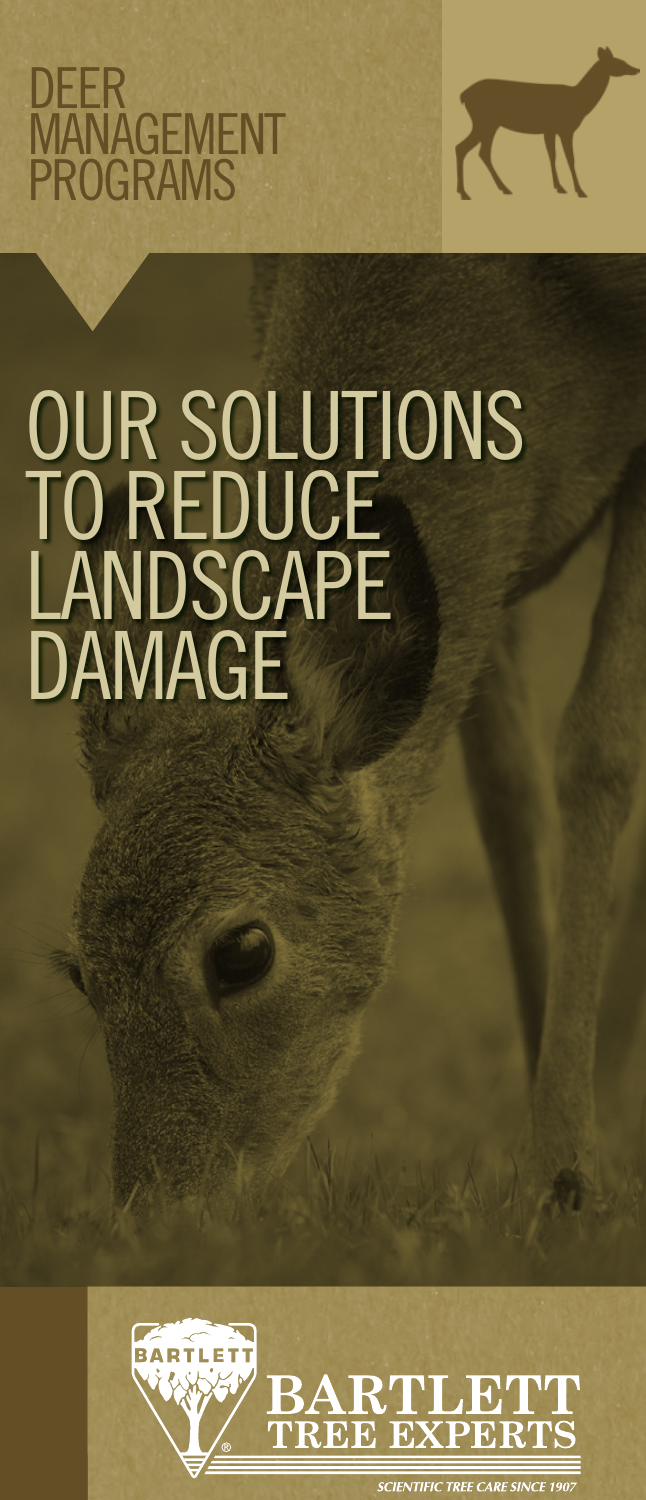

# DEER CAN BE COSTLY FOR YOUR LANDSCAPE

An adut deer can consume six pounds of plant material daily, amounting to over a ton per year for each deer. You invest in valuable plantings and take time to promote their health and beauty. Your efforts can be undone overnight by deer and other foraging animals.

### A HEALTH ISSUE

Deer transport and feed ticks carrying Lyme disease, babesiosis and Rocky Mountain spotted fever. A single deer can introduce 450,000 larval ticks a year into its territory. So, chances are that if deer are on your property then ticks are too.

### BUCK RUB DAMAGES TREES & SHRUBS

In the fall, male deer damage trees and shrubs by rubbing the velvet off of their antlers and in the process scrape off bark from trunks. They do this to mark their territory, but the result can be dead or deformed trees.

#### CULTURAL PRACTICES

Fences or barriers (netting) can effectively exclude deer. This is especially important for high value plantings near large deer populations. Fencing doesn't have to be tall or unattractive to deter deer. Even 4 foot tall fences will deter many deer. Black plastic fencing will also keep many deer out as long as they are in close contact with the soil. Deer prefer to go under loosely grounded fences, rather than over them.

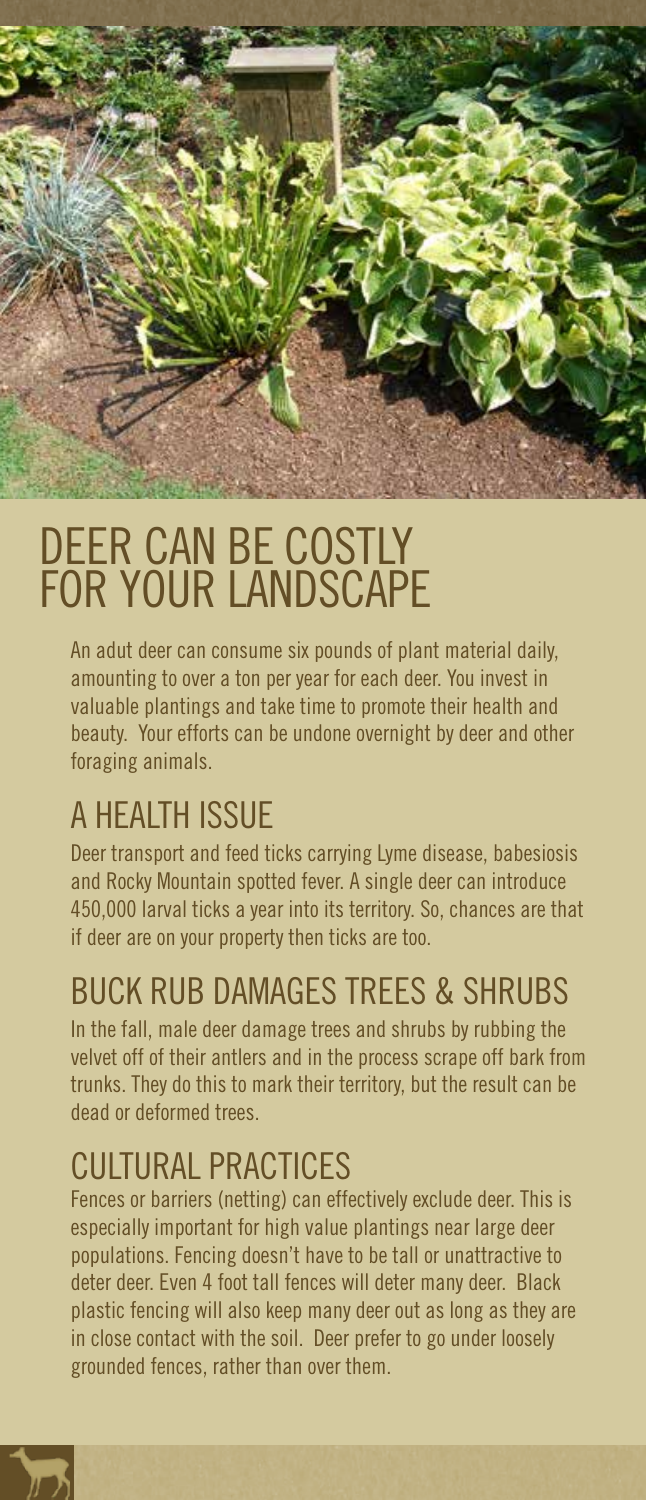#### BARTLETT DEER MANAGEMENT PROGRAMS **REPELLENTS**

There are lots of "home remedies" on the market. Most are effective for a few days at best. At our test plots at the Bartlett Laboratories we have determined which repellents are most effective in the suppression of deer browse, and have established standards for applications, timing and proper mixing of deer repellents to maximize effectiveness and safeguard your landscape from damage by deer.

#### TIMING OF APPLICATION

We use different products based on time of year, amount of deer pressure and consumer preferences.

#### Fall Scheduled Winter Protection Program

Application is a heavy film that deters feeding for 90 days or more. One or two more applications applied later reduces deer damage even in the worst winters.

#### Summer Scheduled Treatment Program

We use a product that leaves no visible residue, but requires more frequent applications. We also offer natural-based products that provide a high degree of reliability to consumers preferring organic programs for their landscape.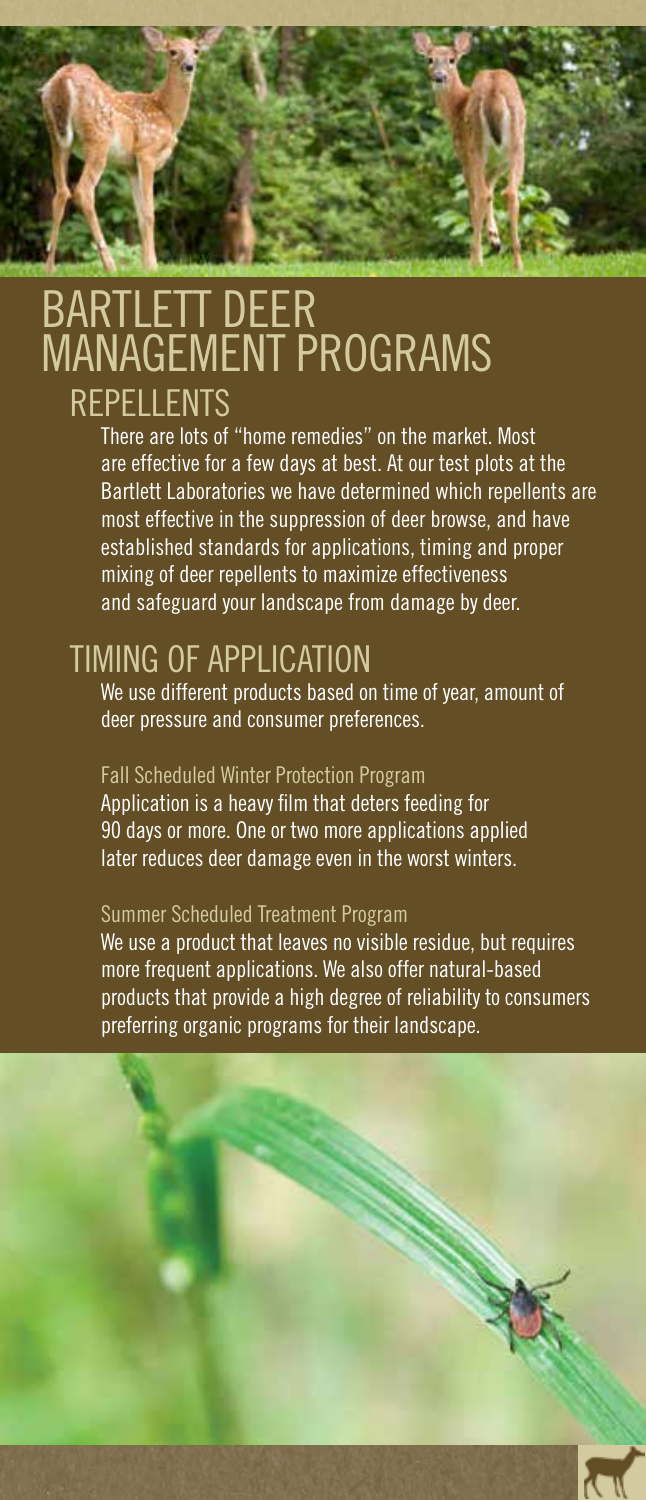

## ASK ABOUT BARTLETT SOLUTIONS FOR DEER MANAGEMENT

It's important to discuss the various methods for deer deterrents with your Bartlett Arborist Representative. We can help customize a proven treatment that best meets the needs of your particular landscape. Call us to learn more.



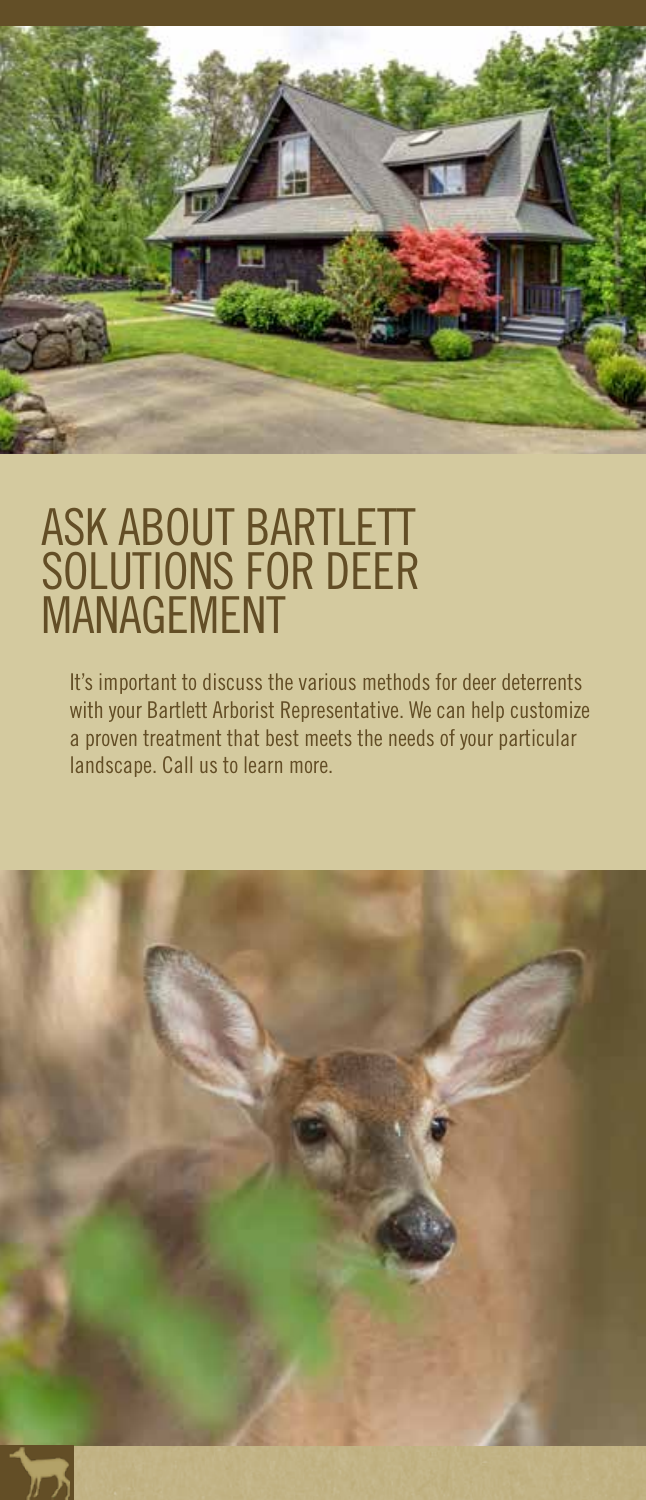

CONTACT YOUR BARTLETT ARBORIST REPRESENTATIVE TODAY! 1-877-BARTLETT 1-877-227-8538